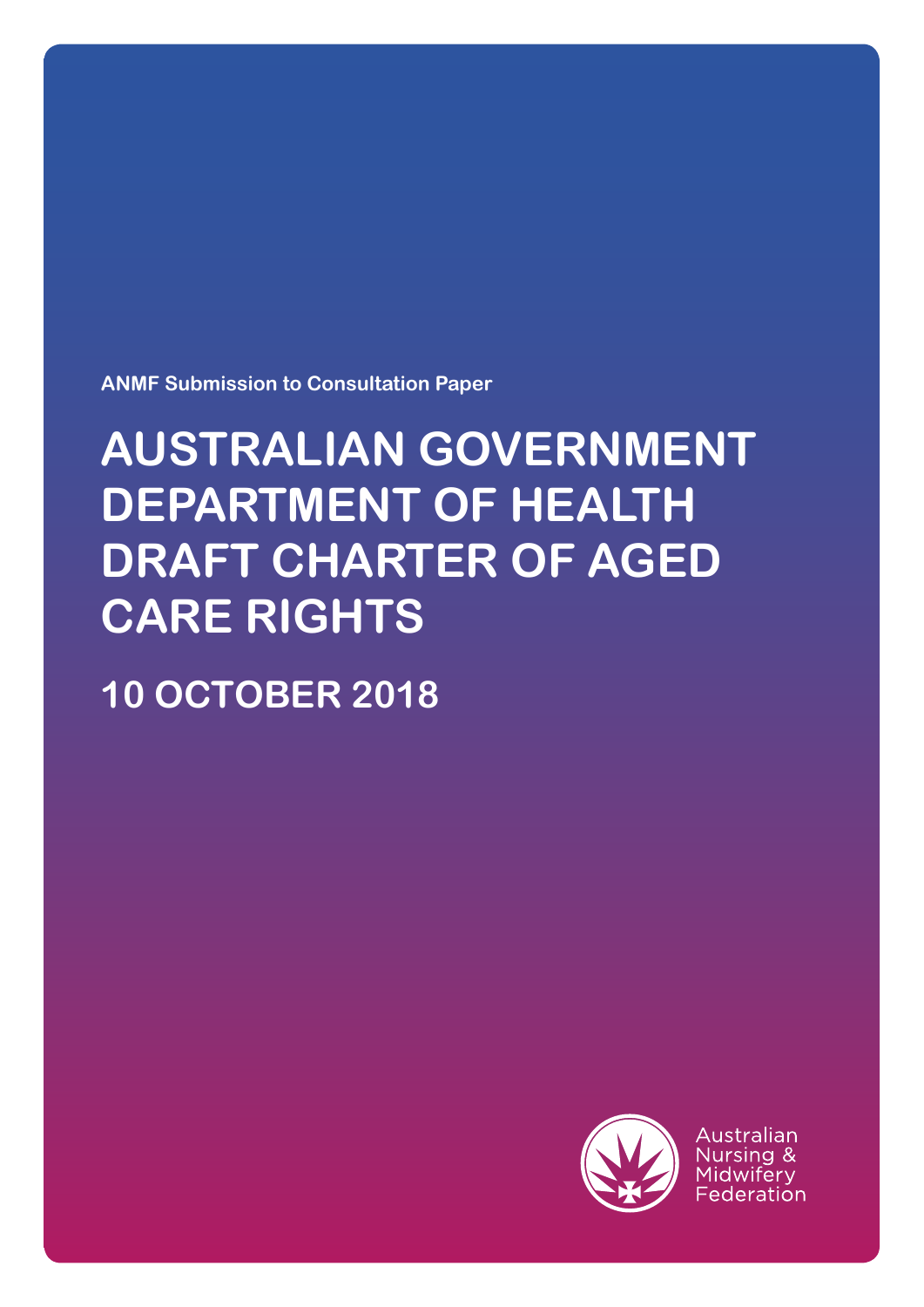

Australian Nursing and Midwifery Federation / **The draft Charter of Aged Care Rights**

**Annie Butler Federal Secretary**

**Lori-anne Sharp Assistant Federal Secretary**

**Australian Nursing and Midwifery Federation Level 1, 365 Queen Street, Melbourne VIC 3000 T: 03 9602 8500 F: 03 9602 8567 E: anmffederal@anmf.org.au W: www.anmf.org.au**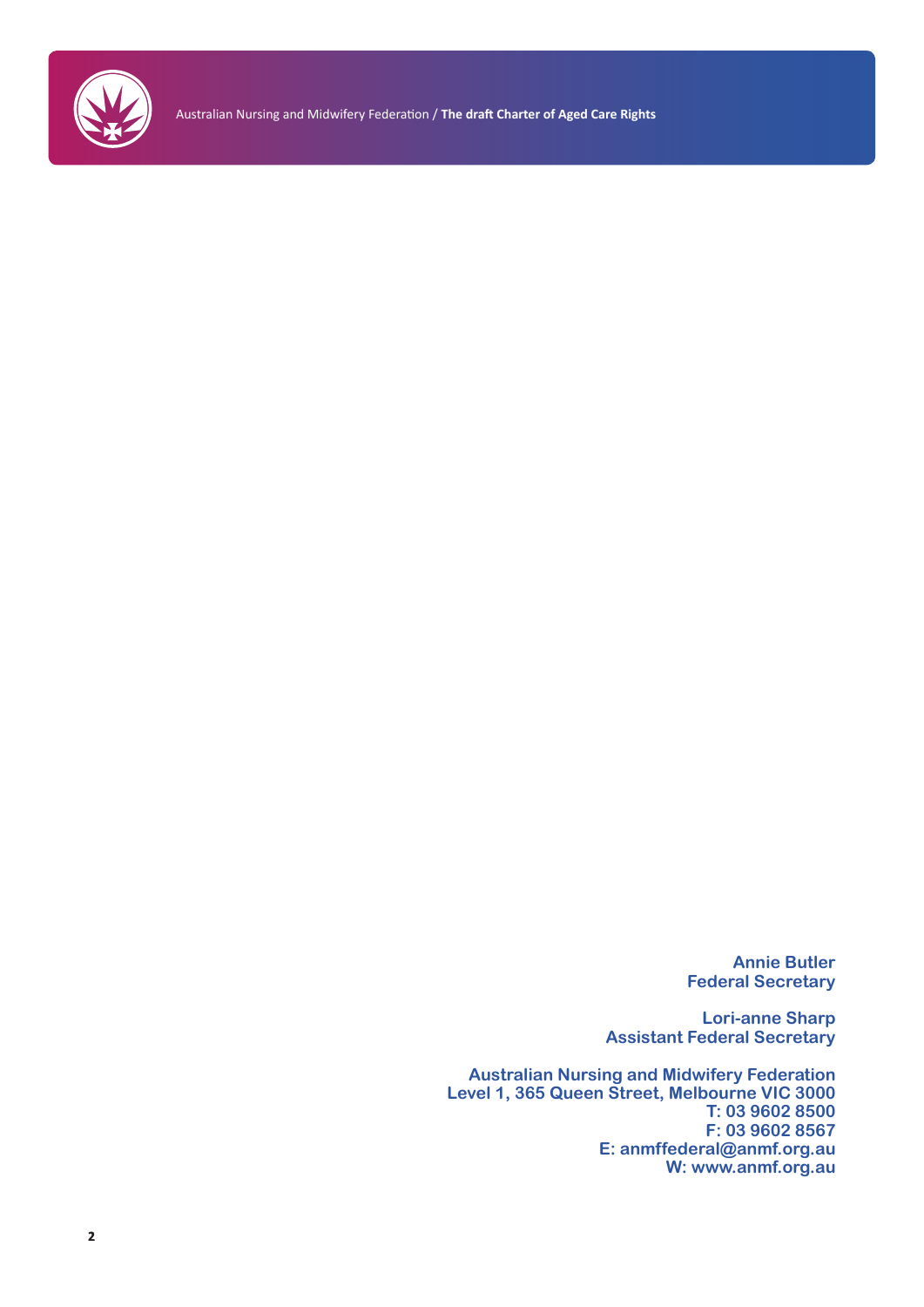

# **INTRODUCTION**

The Australian Nursing and Midwifery Federation (ANMF) is Australia's largest national union and professional nursing and midwifery organisation. In collaboration with the ANMF's eight state and territory branches, we represent the professional, industrial and political interests of more than 275,000 nurses, midwives and carers across the country.

Our members work in the public and private health, aged care and disability sectors across a wide variety of urban, rural and remote locations. We work with them to improve their ability to deliver safe and best practice care in each and every one of these settings, fulfil their professional goals and achieve a healthy work/life balance.

Our strong and growing membership and integrated role as both a trade union and professional organisation provide us with a complete understanding of all aspects of the nursing and midwifery professions and see us uniquely placed to defend and advance our professions.

Through our work with members we aim to strengthen the contribution of nursing and midwifery to improving Australia's health and aged care systems, and the health of our national and global communities.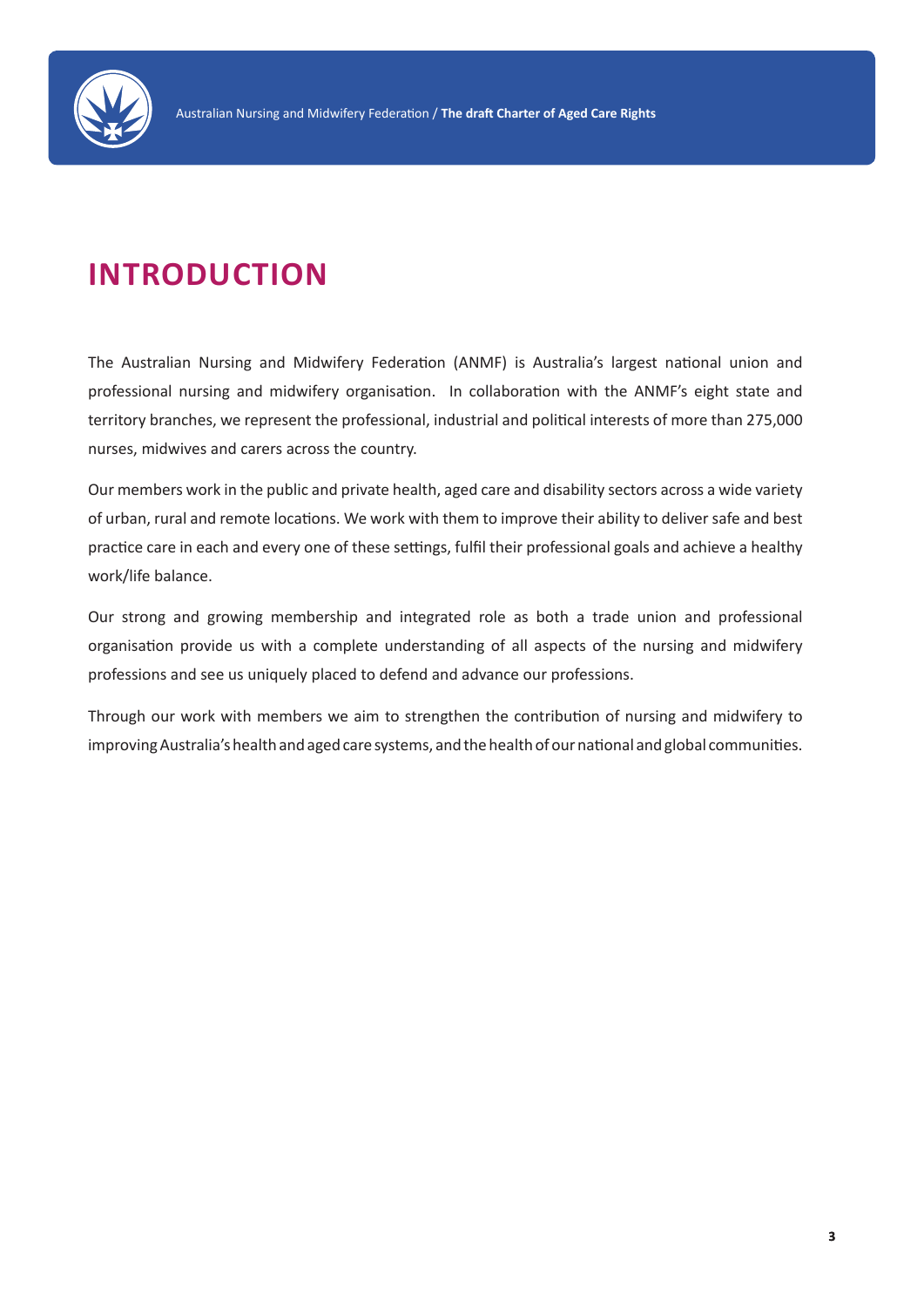

The Federation welcomes the opportunity to provide a response to the Australian Government Department of Health public consultation on the draft Charter of Aged Care Rights. An Australian Charter of Aged Care Rights is an essential document. This Charter should form the basis of all care provided to people receiving aged care services in residential or community settings. Once developed, the Charter needs to be enforced to ensure that it does, in fact, provide protection for the rights of aged care consumers. It is vital that all people receiving care, their family, friends and carers, aged care providers and staff have a clear and comprehensive understanding of the rights of people receiving residential or community aged care services.

Our members work across all settings in which aged care is delivered, including approximately 45,000 members who are currently employed directly in the aged care sector. Many more of our members are involved in the provision of health care for older persons who move across sectors (acute, residential, community and in-home care), depending on their health needs. Being at the fore-front of aged care, and caring for older people over the twenty-four hour period in acute care and residential facilities, our members are in a prime position to make clear recommendations to improve the care provided. The ANMF has a strong commitment to achieving the change required to improve the care being provided to older persons in residential and community aged care.

#### **Questions for consideration**

#### **1. Does the Charter cover what you think is important? Yes/No? If no, please specify.**

No. The proposed Charter of Aged Care Rights intends to simplify the charter for consumers and condense the existing four documents (Schedule 1 to 3 Part 2) into a single document. Upon assessment of the existing Charter to the proposed Charter of Aged Care Rights, the following gaps have been identified (the information provided in italics refers to the existing four documents - Schedule 1 to 3 Part 2):

## *Schedule 1; (1): Each care recipient has the following rights: (c): to full information about his or her own state of health and about available treatments*

This relates to (f) in the proposed Charter of Aged Care Rights: be informed about my care in a way that meets my needs, have access to information about my rights, care, accommodation and anything else that relates to me personally, and get the information I need in a timely way.

The proposed Charter of Aged Care Rights fails to explicitly state the provision to consumers about available treatments.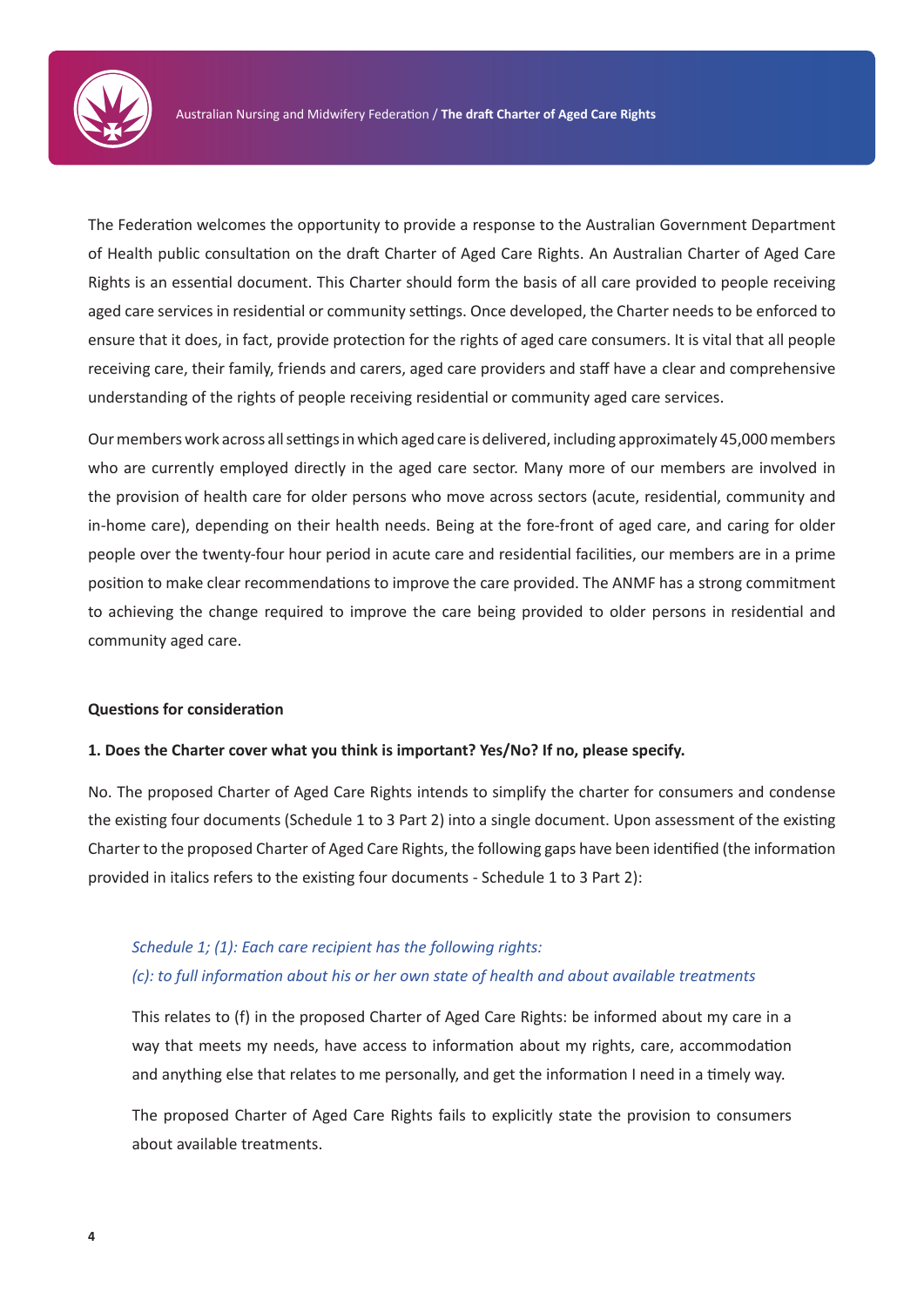

*Schedule 2; (1): Each care recipient has the following rights: (d): to receive care without being obliged to feel grateful to those providing the care.*

This is omitted from the proposed Charter of Aged Care Rights.

*Schedule 2; (3): Each care recipient has the following rights: (b) to be given before, or within 14 days after, he or she commences receiving home care, a written plan of the care and services that he or she expects to receive.*

This relates to (f) in the proposed Charter of Aged Care Rights: be informed about my care in a way that meets my needs, have access to information about my rights, care, accommodation and anything else that relates to me personally, and get the information I need in a timely way.

The proposed Charter of Aged Care Rights fails to explicitly state a timeframe for provision of a written plan of care and services in a residential setting.

### *Schedule 2; (3): Each care recipient has the following rights:*

*(c) to receive care and services that take account of his or her other care arrangements and preferences.*

This relates to (d) and (g) in the proposed Charter of Aged Care Rights:

(d) maintain my independence.

(g) maintain control over, continue to make decisions about, my care and personal and social life.

The proposed Charter of Aged Care Rights fails to explicitly state the person's right for the provider to take in to account their other care arrangements.

*Schedule 2; (3A): Each care recipient has the following rights:*

*(b) to have his or her individualised budget reviewed and, if necessary, revised if:* 

*(i) the care and services to be provided, or the costs of providing the care and services, change; or* 

*(ii) he or she requests the approved provider to review and, if necessary, revise the individualised budget;* 

*(c) to receive a monthly statement of the funds available and the expenditure in respect of the care and services provided during the month.*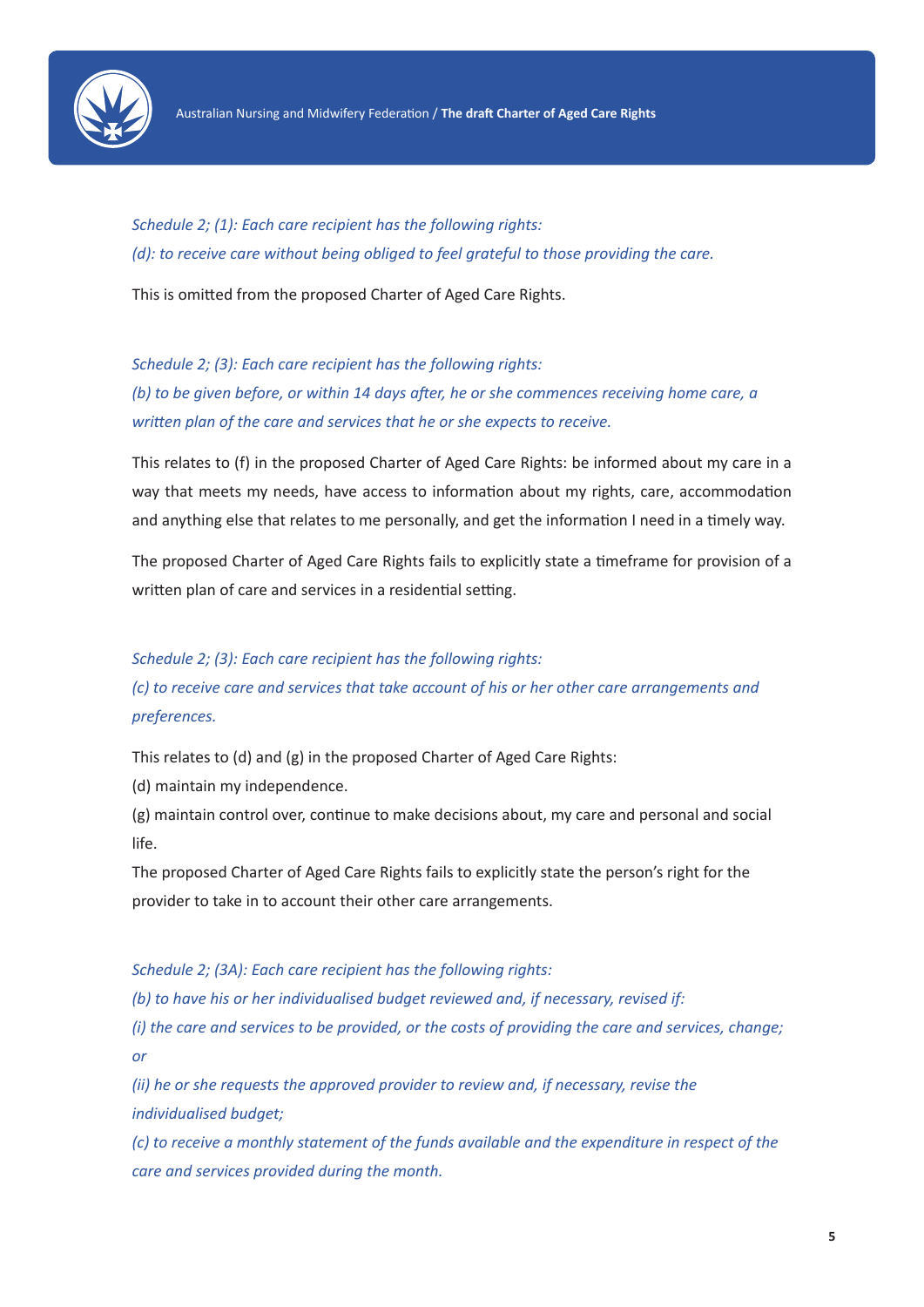

These relate to (f) in the proposed Charter of Aged Care Rights: be informed about my care in a way that meets my needs, have access to information about my rights, care, accommodation and anything else that relates to me personally, and get the information I need in a timely way.

The proposed Charter of Aged Care Rights fails to explicitly state the person's right for the provider to provide them with the information as per Schedule 2; (3A) as listed above.

## *Schedule 2; (5): Each care recipient has the following rights: (b) to be given a copy of this Charter; (c) to be offered a written agreement that includes all agreed matters.*

The proposed Charter of Aged Care Rights fails to explicitly state the person's right for the provider to provide them with a copy of the charter or to be offered a written agreement that includes all agreed matters.

## *Schedule 3 Part 1; (2): Each care recipient has the following rights: (p) to have access to services and activities available generally in the community.*

The proposed Charter of Aged Care Rights fails to explicitly state the person's right for the provider to provide them access to services available generally in the community.

*Schedule 3 Part 2; (5; 3): Each care recipient has the following rights: (b) to be given before, or within 7 days after, he or she commences receiving short term restorative care, a written plan of the care and services that he or she expects to receive.*

The proposed Charter of Aged Care Rights fails to explicitly state the person's right for the provider to provide them a written plan of the care and services that he or she expects to receive before commencement of care or within 7 days after commencement of care in a home care setting.

*Schedule 3 Part 2; (5; 7): Each care recipient has the following rights: (b) to receive invoices that are clear and in a format that is understandable.*

The proposed Charter of Aged Care Rights fails to explicitly state the person's right for the provider to provide them invoices that are clear and in a format that is understandable.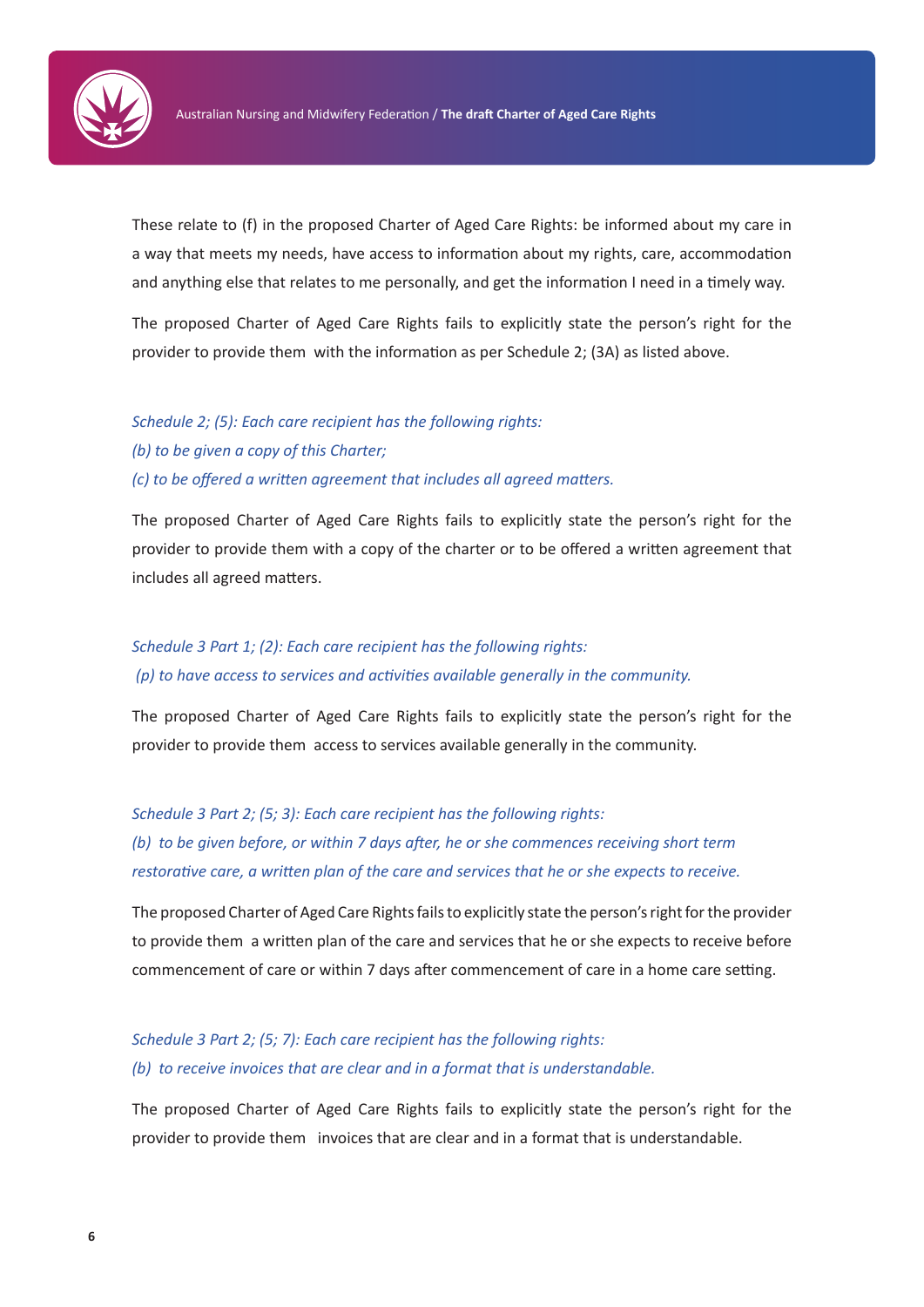

It is noted that the proposed Charter of Aged Care Rights has removed any mention of care recipient responsibilities. In particular, respecting the right and needs of other consumers, their visitors and staff to ensure an environment free from harassment.

## **2. Does the introduction/preamble require clarification or any further information? Yes/No? If yes, please provide details.**

Yes. The following underlined additions and deletions should be made to the draft Charter preamble.

*The Australian Charter of Aged Care Rights (the Charter) provides protection for aged care consumers and helps to create a shared understanding about the rights of people receiving Commonwealth subsidised residential and community aged care. Having a shared understanding between people receiving care, their family, friends and carers, and aged care providers and their staff, helps everyone work together, in genuine partnership, to achieve safe and high quality aged care.* 

*The rights described in this Charter sit alongside other laws that inform the delivery and quality of aged care, for example the broader Aged Care Act 1997, the consumer outcomes in the new Aged Care Quality Standards, and rights under the Australian Consumer Law and anti-discrimination law.* 

*The Charter helps people receiving care understand how their aged care provider will work with them. It also helps people receiving care understand how they will engage with others involved in their aged care service – so that they can enjoy the same rights. Respecting the rights of other people receiving care is essential so that everyone achieves the best possible outcomes. Sometimes aged care providers may have to balance competing rights. Providers will work to resolve these situations sensitively through consultation and with the spirit of the Charter in mind.* 

## **3. Should the Charter be phrased in the first person, 'I have the right to' or 'you have the right to'? Please select only one item. I have the right to? You have the right to? Comfortable with either.**

For consistency with the Australian Commission on Safety and Quality in Health Care's *Australian Charter of Healthcare Rights*, which describes the rights of all persons using the Australian health system, the Charter of Aged Care Rights should be phrased in the first person, 'I have a right to'.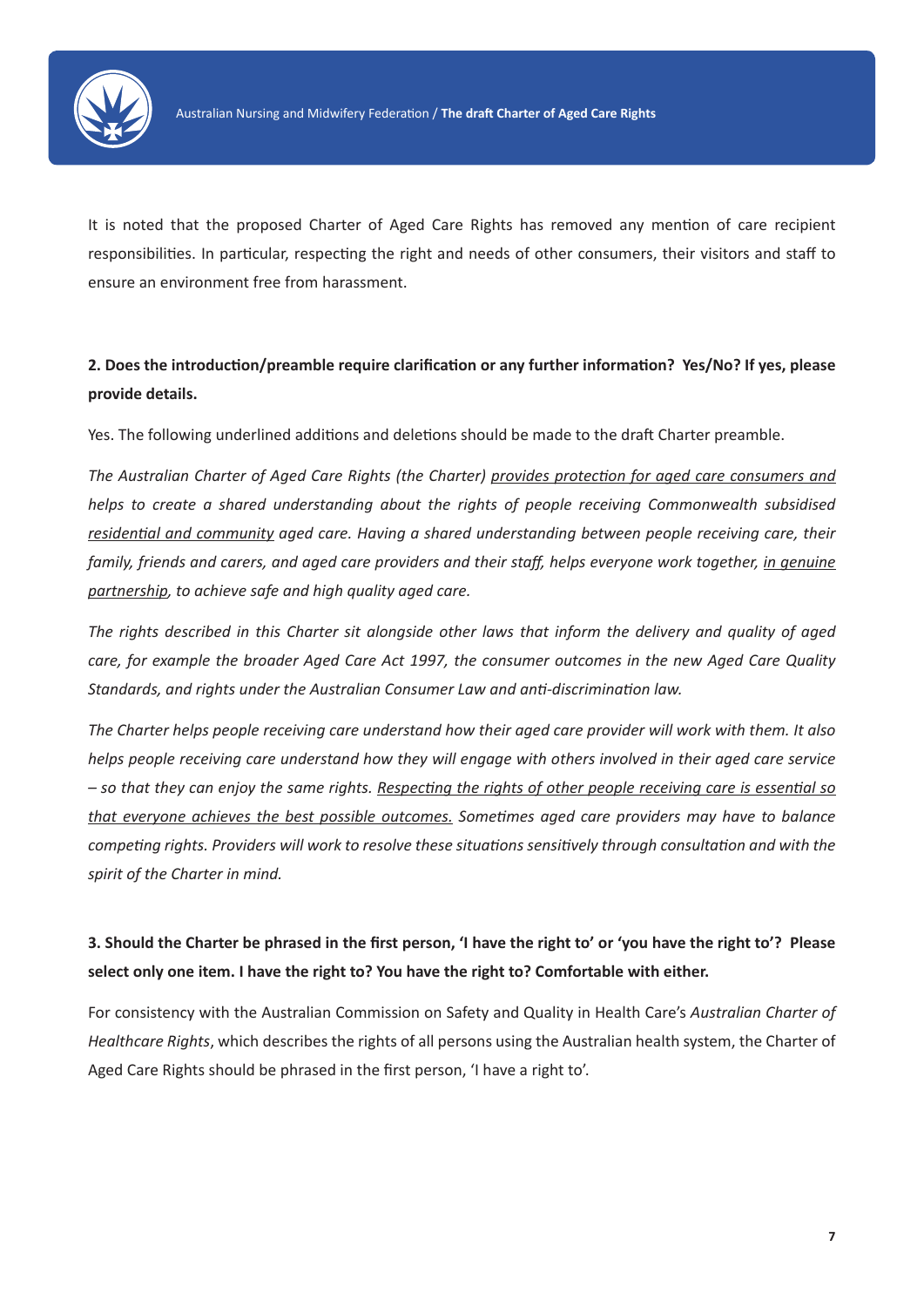

#### **4. Are the rights in the draft Charter easy to understand? Yes/No? If no, please suggest alternative wording.**

Yes. However, please see response to question 1 for the additional and/or alternative wording required to ensure thorough and comprehensive amalgamation of the existing four documents (Schedule 1 to 3 Part 2) into a single Charter document. For further clarity, a glossary of terms should be included in the Charter.

#### **5. Would you add any additional rights to the Charter? Yes/No? If so, please provide details.**

Yes. Please see response to question 1, as well as the additional rights detailed below.

I have a right to:

m) Quality use of medicines, including correctly dispensed and administered medicines provided by appropriately qualified registered health practitioners

- n) Be informed about how the government funding provided for my care is being spent
- o) Choose which health practitioners provide my care, including a nurse, doctor and/or pharmacist
- p) Participate in decisions about where I choose to die

### **6. Would you remove any rights from the draft Charter? (Please select all that apply)**

- **a) Receive safe and high quality care and services**
- **b) Be treated with dignity and respect and to have my individuality valued**
- **c) Have my identity, culture and diversity valued and supported**
- **d) Maintain my independence**
- **e) Live without abuse and neglect**
- **f) Be informed about my care in a way that meets my needs, have access to information about my rights,**

**care, accommodation and anything else that relates to me personally, and get the information I need in a timely way** 

- **g) Maintain control over, and continue to make decisions about, my care and personal and social life**
- **h) Be listened to and understood**
- **i) Choose to have another person speak on my behalf**
- **j) Complain, and to have my complaints dealt with fairly and promptly**
- **k) Exercise my rights without it adversely affecting the way I am treated**
- **l) Personal privacy and to have my personal information kept confidential**

None of the above rights should be removed from the draft Charter. However, the suggested amendments in question 1 should be made and suggested additions in question 5 also be included.